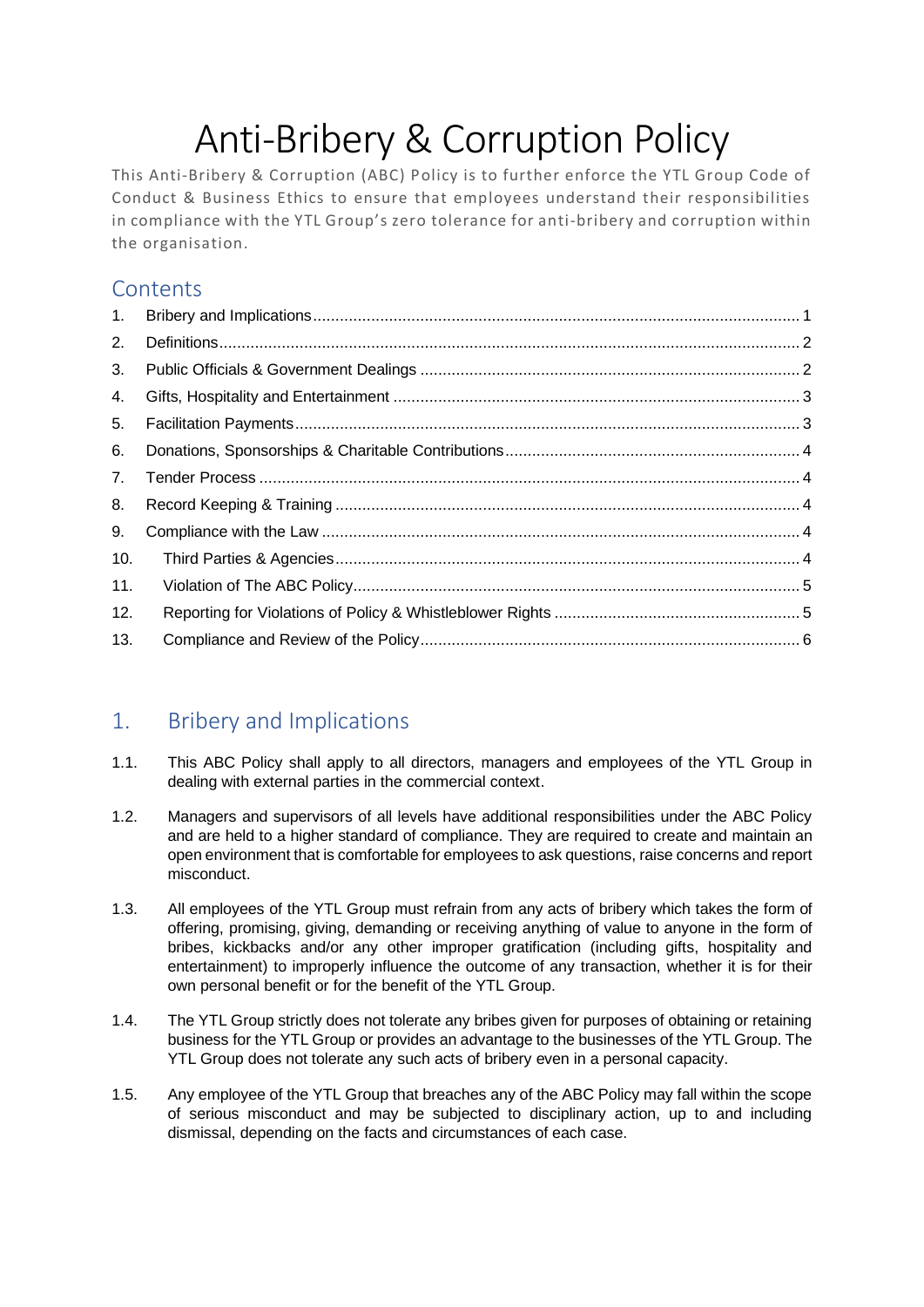## <span id="page-1-0"></span>2. Definitions

- 2.1. "**Gratification**" shall have the meaning defined in the Malaysian Anti-Corruption Commission Act 2009 which includes but is not limited to anything of monetary and non-monetary value or benefit to the person. Gratification does not have to be directly given or received by an employee, but it can also be given or received by anyone related to the employee that is beneficial, of value or advantageous to the employee.
- 2.2. Gratification can be subdivided into the following categories (without limitation to):-

| <b>Monetary</b>                                                                                    | Of monetary<br>value                                                                                                                                                                                         | <b>Employment</b>                                                                                                                                                                                                                                             | <b>Non-monetary value</b>                                                                                                                                                  |
|----------------------------------------------------------------------------------------------------|--------------------------------------------------------------------------------------------------------------------------------------------------------------------------------------------------------------|---------------------------------------------------------------------------------------------------------------------------------------------------------------------------------------------------------------------------------------------------------------|----------------------------------------------------------------------------------------------------------------------------------------------------------------------------|
| Money<br>Donation<br>Gift<br>Loan<br>Fee<br>Reward<br>Financial<br>benefit<br>Valuable<br>security | Property $-$ can<br>$\bullet$<br>be movable or<br>immovable.<br>Examples:<br>Immovable<br>$\bullet$<br>property:<br>house, land<br>Movable<br>$\bullet$<br>property:<br>car,<br>shares<br>in<br>a<br>company | Office or position<br>$\bullet$<br>in an organisation<br>that is lucrative.<br>Dignity or title.<br>$\bullet$<br>Employment<br>$\bullet$<br>for<br>Contract<br>$\bullet$<br>services<br>Agreement to give<br>$\bullet$<br>employment<br>or<br>render services | Undertaking or promise to<br>$\bullet$<br>do or not to do something<br>(whether)<br>orally<br>in.<br>or<br>writing, with conditions or<br>without)<br>Favours<br>$\bullet$ |

- 2.3. **"Gifts"** can be in the form of goods or services, including anything that can be of value to the person receiving it. Examples of these can be free travel trips, tickets for any cultural, entertainment or sporting events, and payment of loan, school fees or medical expenses.
- 2.4. **"Hospitality"** includes providing meals, refreshment, travel, transportation, lodging, as well as entertainment in the context of conventional, cultural and sporting events.
- 2.5. "**Public officials**" are defined as any person who is a member, an officer, an employee or a servant of a public body.
- 2.6. Policies pertaining to these definitions will be further discussed in their respective clauses below.

#### <span id="page-1-1"></span>3. Public Officials & Government Dealings

- 3.1. The YTL Group recognises that the practice of giving and receiving gifts varies between countries, regions, cultures, and religions, so the definitions of what is acceptable and not acceptable will inevitably differ for each. When dealing with public officials, employees of the YTL Group should ensure that any giving or receiving of gifts do not relate to, in any form whatsoever, the public official's official dealings or public duty. At all material times, employees of the YTL Group are to ensure compliance with laws of their respective jurisdictions, and the higher standard will be applicable to all employees to avoid non-compliance of any laws on antibribery which may be applicable to the YTL Group as a whole.
- 3.2. Any hospitality of public officials, subject to the approval of a director, are for circumstances where it is to reasonably facilitate genuine promotional, business or educational meetings. Any hospitality provided must be without expectation of any influence exerted on the public official in exchange for any commercial outcome, and should always be at a reasonable and modest value.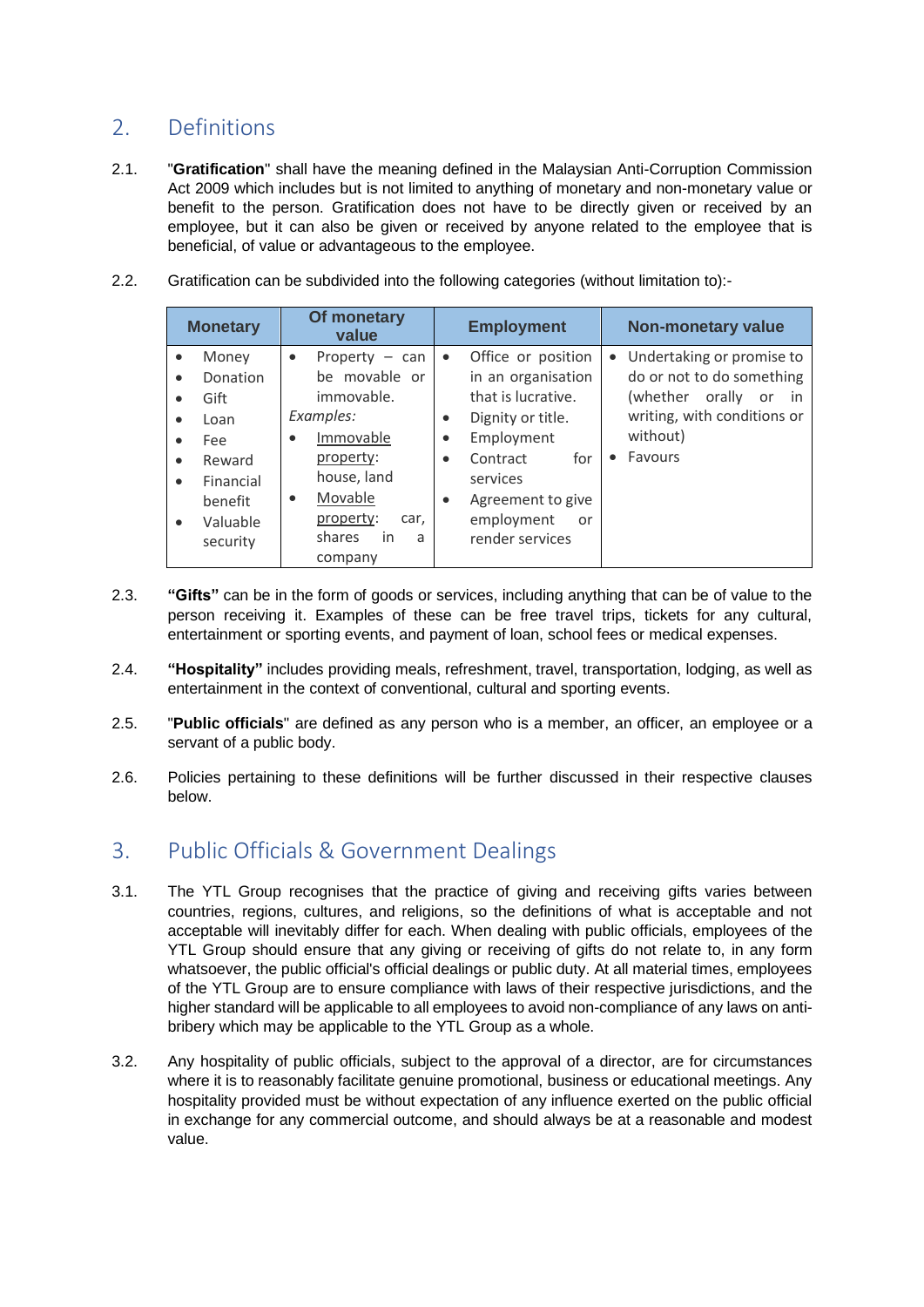## <span id="page-2-0"></span>4. Gifts, Hospitality and Entertainment

- 4.1. In respect of any gifts, hospitality and entertainment in the commercial context:-
	- (a) The intention behind giving or receiving any gifts, hospitality or entertainment must always be considered first. It should never be for an improper motive to obtain or retain a business, or to obtain some form of benefit or advantage, whether it is for the business or for the individual employee;
	- (b) If an employee is unsure of how to consider the intention behind any gifts, hospitality or entertainment offered, the employee must always disclose and refer the matter to the immediate supervisor or head of department to obtain advice and also approval before proceeding;
	- (c) All employees of the YTL Group are not allowed to give or receive any gratification, gifts, hospitality or entertainment where it is for an improper purpose and can be deemed as a gratification, regardless of whether it is to benefit the employee individually or to benefit the business of any of the YTL Group;
	- (d) An employee must obtain prior clearance and approval from the immediate supervisor and/or head of department before giving or receiving any gifts, hospitality or entertainment to or from any person which is not of any improper motive;
	- (e) Where any gifts, hospitality or entertainment is not improper and received before prior approval can be obtained, an employee must always disclose such gifts to the immediate supervisor and/or head of department, regardless of its value;
	- (f) Where it is difficult or inappropriate to decline the offer of a gift, hospitality or entertainment (i.e. when meeting with an individual of a certain religion/culture who may take offence), it may be accepted but it must be declared and/or surrendered to the employee's immediate supervisor and/or head of department, who will assess the relevant circumstances and take the necessary steps, including returning the gift on the employee's behalf, where appropriate or required to do so.
- 4.2. Any gifts, hospitality or entertainment provided by the YTL Group must always be of moderate and reasonable value and should never be given:-
	- (a) With an intention to exert improper influence or create a perception of expectation for certain outcomes beneficial to the business of YTL Group; or
	- (b) Where it causes a conflict of interest.
- 4.3. All employees of the YTL Group should not give any gratification, gifts, hospitality or entertainment to persons for improper purposes related with YTL Group's business in their personal capacity.

#### <span id="page-2-1"></span>5. Facilitation Payments

5.1. Facilitation payments (also known as grease payments) are payments made for certain government services or to accelerate certain government processes that is otherwise legally entitled by the person without making any payments. Employees should ensure that these facilitation payments are not paid.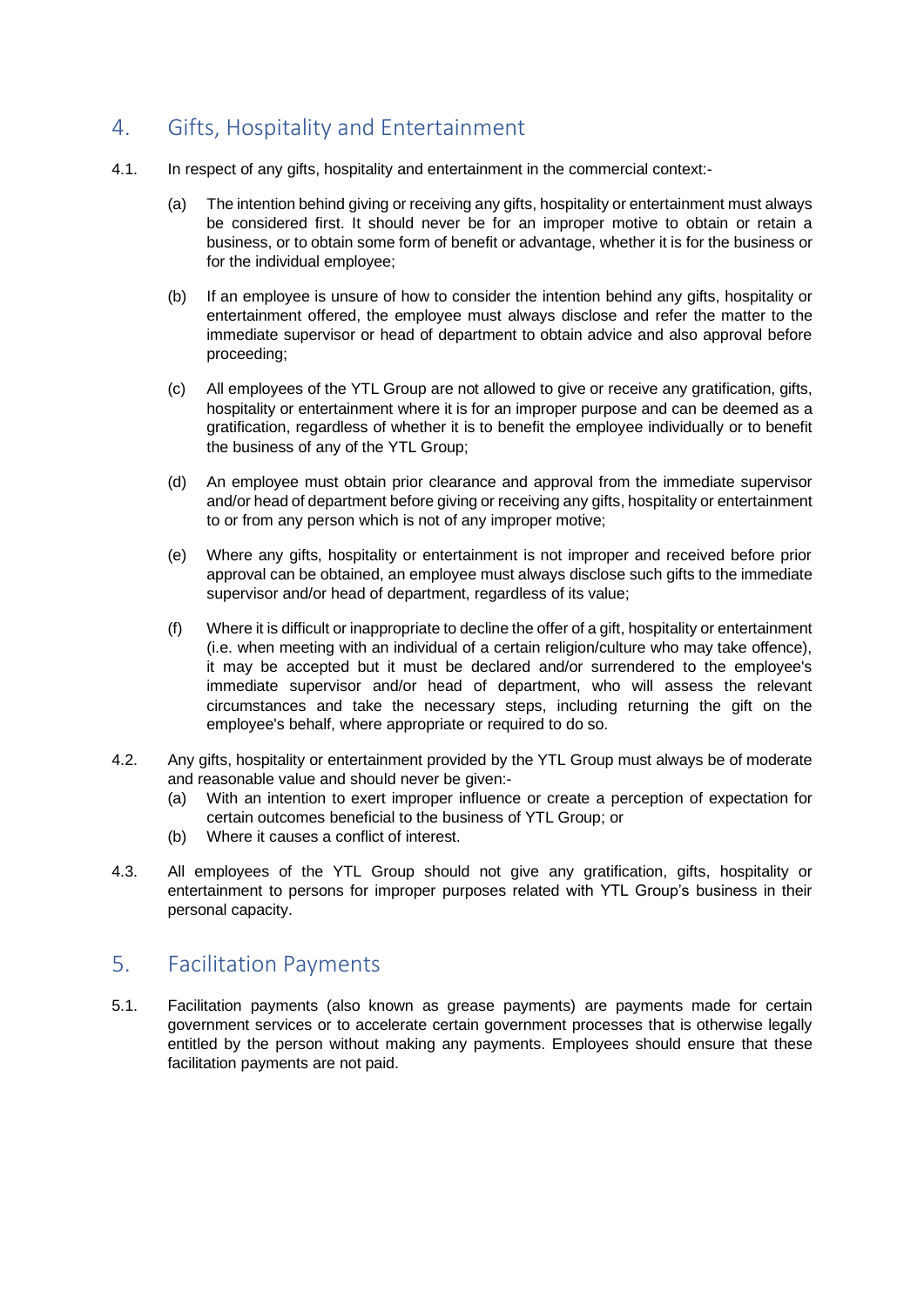## <span id="page-3-0"></span>6. Donations, Sponsorships & Charitable Contributions

- 6.1. Any donations, sponsorships and charitable contributions by the YTL Group must be done with the approval of the executive director(s) and it must be done in a transparent manner for social and moral responsibility.
- 6.2. It should never be paid in exchange for any business implications to the YTL Group, whether it is to obtain a business, or to obtain some form of advantage of the business of the YTL Group.
- 6.3. Employees are encouraged to make donations and charitable contributions in their personal capacity, but it should never be in exchange for any improper purposes that affects the business of the YTL Group.
- 6.4. All employees of the YTL Group should not agree or promise to provide any form of political donation or support particularly where it is to obtain any business or advantage to the YTL Group. Any requests for political donations should be brought to the attention of the executive director(s) immediately.

#### <span id="page-3-1"></span>7. Tender Process

7.1. Any tender processes participated by any company under the YTL Group should be done in a transparent manner in the bidding process.

#### <span id="page-3-2"></span>8. Record Keeping & Training

- 8.1. All employees of the YTL Group are required to complete and undertake all relevant documentations and processes particularly where it relates to anti-bribery and corruption initiatives.
- 8.2. Any failure to do so will impact the individual employee's performance review and, where it is a severe non-compliance, an employee may be subject to further disciplinary action/s. Where the facts and circumstances require, repeated failure to undertake proper record keeping or undergoing compulsory trainings may warrant the dismissal of an employee from the YTL Group.

#### <span id="page-3-3"></span>9. Compliance with the Law

9.1. All employees of the YTL Group and its affiliates are responsible in ensuring that they always comply with all laws and regulations, in particular, to the Malaysian Anti-Corruption Commission Act 2009. No excuses or exceptions will be acceptable for non-compliance of any domiciled laws and regulations where the YTL Group conducts its businesses.

#### <span id="page-3-4"></span>10. Third Parties & Agencies

10.1. The YTL Group requires that all employees conduct the requisite due diligence of third parties that the YTL Group contracts with or hires to carry out any external functions on behalf of the YTL Group, which includes without limitation to agents, consultants, contractors, subcontractors, resellers, customs brokers, business contacts, professional advisors, joint venture partners and any other parties supplying goods and services to the YTL Group (collectively referred to as "**Other Applicable Person(s)**").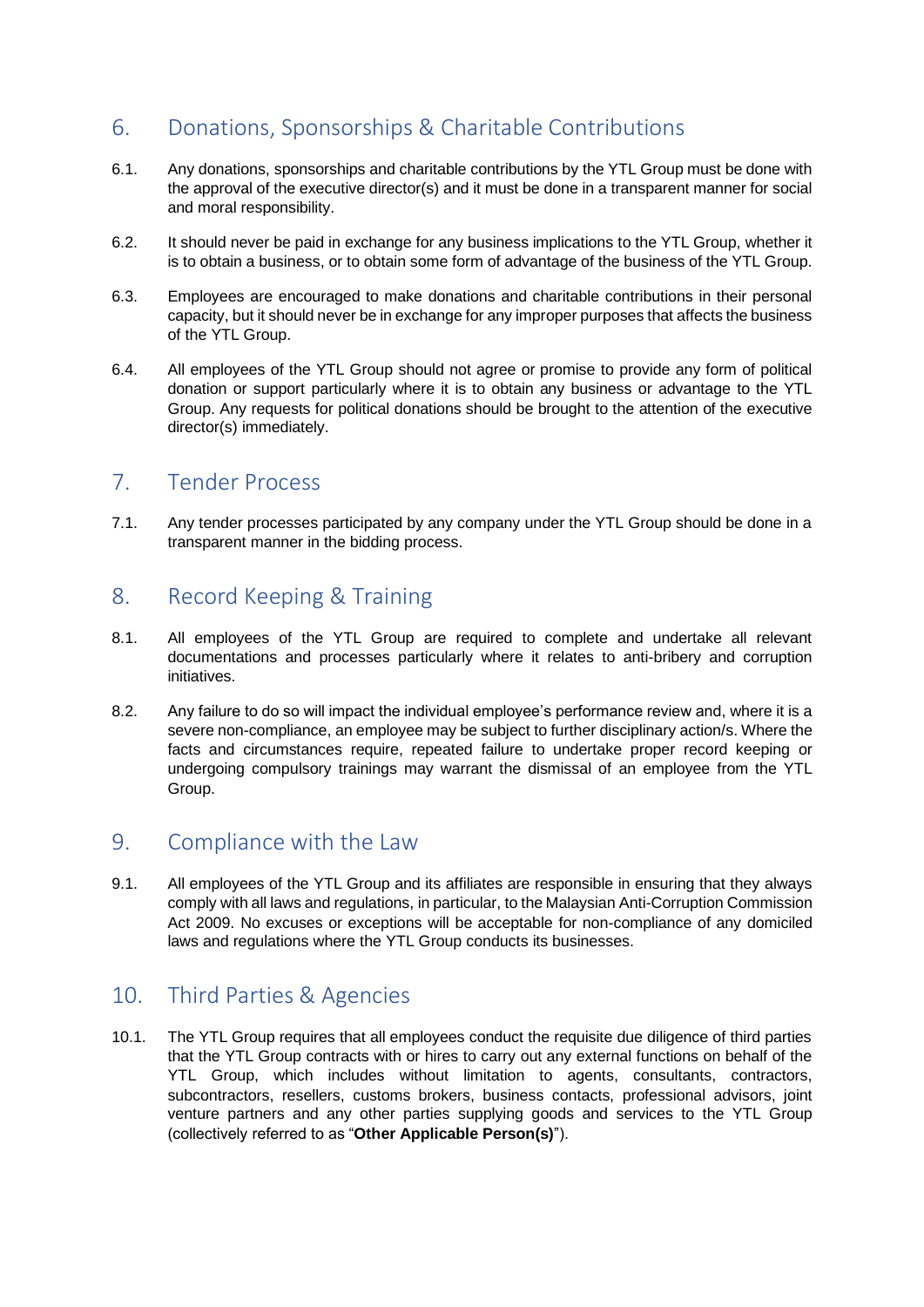- 10.2. Where reimbursements are paid to Other Applicable Persons, employees of the YTL Group are to ensure that such payments made are for proper reimbursements and not for reimbursements that can be tied to giving any form of gratification for improper purposes.
- 10.3. The YTL Group expects all Other Applicable Persons to have anti-bribery and corruption policies in place within their organisation or part of their work ethos which are consistent with this ABC Policy.
- 10.4. The YTL Group has zero tolerance of Other Applicable Persons who do not conduct themselves in accordance to the principles of the ABC Policy where it brings disrepute or legal implications to the YTL Group. Any non-compliance with the principles of the ABC Policy by Other Applicable Persons may lead to the review and/or termination of any agreement with such parties.

#### <span id="page-4-0"></span>11. Violation of The ABC Policy

- 11.1. Any violation of the ABC Policy by employees of the YTL Group will attract serious repercussions and disciplinary action after due inquiry. Where there is strong evidence of bribery and corruption committed by any employee of the YTL Group, the employee can be summarily dismissed and will not be allowed to be employed in any other companies of the YTL Group.
- 11.2. Employees who are found to have assisted or facilitated the violation of the ABC Policy, whether actively or by way of negligence or omission, will also be deemed to have violated the ABC Policy and committed a misconduct that is liable for dismissal from their employment with the YTL Group.

## <span id="page-4-1"></span>12. Reporting for Violations of Policy & Whistleblower Rights

- 12.1. Where there are reasonable grounds and genuine reasons to suspect that there is a violation of the ABC policy, employees of the YTL Group and Other Applicable Persons are required to report the particulars of such suspicions to the YTL Group's dedicated channel for reporting. Any such reports will be read and addressed by a dedicated compliance team in the YTL Group.
- 12.2. Any concerns, questions or reports should be addressed to firstly, their immediate supervisor or Head of Department, or where that is not possible, to other functions such as the Human Resource Department, Legal, and Internal Audit.
- 12.3. Any reports made for violation of the ABC Policy will be treated very seriously and accordingly, employees are responsible to ensure that:-
	- (a) They exercise sound judgment that it is a genuine threat and violation of the ABC Policy;
	- (b) They have evidence to support their allegations of any violations of the ABC Policy;
	- (c) They are available to provide evidence in any inquiry of such violations; and
	- (d) They are not frivolous reports with the motive to scandalise.
- 12.4. The YTL Group ensures that there will be no retaliation or repercussions on the employee for making genuine reports on violation of the ABC Policy. Any genuine reports made will be kept strictly confidential and only informed to persons on a need-to-know basis to safeguard the interests of the YTL Group and also to ensure that any processes undertaken will not be compromised.